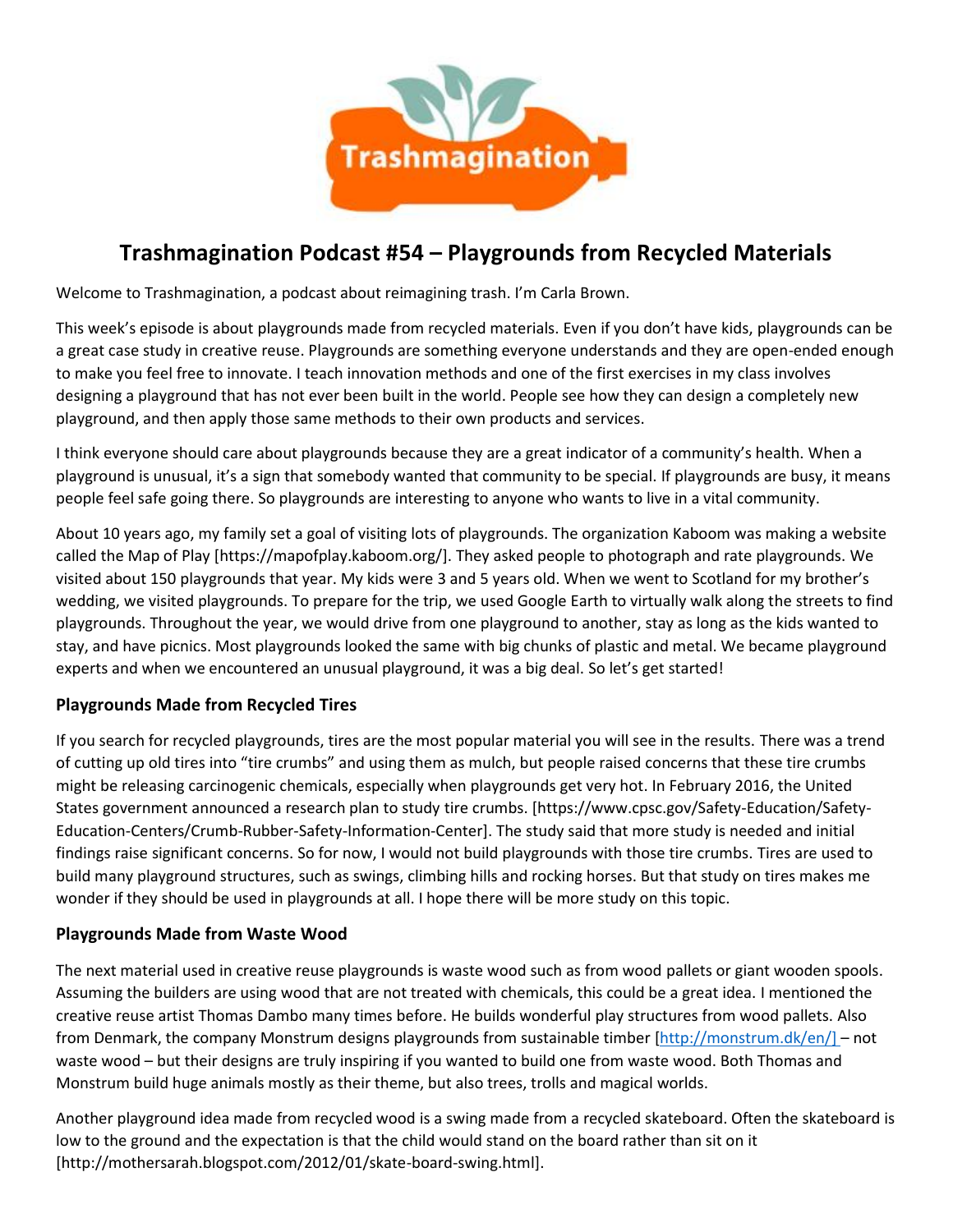## **Playgrounds Made from Plastic Bottles**

Now let's talk about playgrounds from plastic bottles. Ruganzu Bruno makes playgrounds from plastic bottles and other trash [http://www.tedcity2.org/awards/recycled-amusement/]. He started a group called Eco Art Uganda [https://www.facebook.com/ecoartuganda/] which connected creative reuse artists from across Uganda. Bruno was orphaned at a young age and his playgrounds are huge community building projects. His playgrounds are very cool. For example, they built a helicopter on wheels where the kids climb up into the helicopter and get pushed around for a ride. The outside of the helicopter is covered with colorful plastic caps. Ruganza noted that in Kampala, which is a slum, there is not usually a permanent place for a playground, so they sometimes make playgrounds like this helicopter that can move from place to place as space is available.

Here's a fun idea for creative reuse of plastic bottles at a playground. In Crete, an architecture firm called Kollektivemind made a giant Light Bright game by putting colorful plastic bottles in a chain link fence [https://popupcity.net/2100 plastic-bottles-make-a-great-intervention/]. Some folks might not be familiar with Light Bright, but it was a toy popular when I was a kid which involved putting clear plastic pegs into a light-up board.

Another fun play toy at playgrounds made from plastic bottles is when kids can build a marble run from plastic bottles and funnels. The kids line up the plastic items and then drop a marble at the top and it goes kerplunk kerplunk down through their design. They learn a lot about physics from this actually.

## **Playgrounds from Cardboard**

If you search for "cardboard playground," the most common results involve small slides or playhouses for toddlers. In the show notes, I'll share a video showing how to make a slide from cardboard.

Sometimes people make mazes by connecting large boxes. In 2015, the Denver Public Library built a maze from cardboard boxes which they called it the Harry Potter Triwizard Tournament maze [http://www.alsc.ala.org/blog/2015/11/an-a-maze-ing-library-experience/]. It was 75 feet long, 25 feet wide and 6 feet tall. The crests for the four Hogwarts houses were hidden in the maze.

There is a movement called Boxwars that started in Australia. This event is only for adults, but who said playgrounds cannot be for adults? People build complex structures from cardboard that they can wear, and then they attack each other and destroy everything [http://www.boxwars.net/]. It's not clear how much of the cardboard is recycled, but hopefully some! People build costumes that look like jets or medieval armor. They also build structures that look like aircraft carriers, or tanks, or chariots – every kind of vehicle used in battle.

## **Playgrounds from Recycled Water Tanks**

There is a design firm from Spain which I admire called Basurama – which is a play-on-words for the word "basura" which means trash and basurama means "trash love" – it's a bit like the Spanish version of Trashmagination. They do lots of incredible creative reuse projects like making a giant elephant from recycled cardboard tubes where people rolled up messages and put it inside the tubes.

They like to use whatever materials are found locally so when they went to Taiwan, they found there were lots of huge water tanks that needed recycling. They made a playground that was up for two months as part of a project called Re- Create Taipei. They cut the tanks and then arranged them in a labyrinth. Inside each tank, they put items to climb and discover like pink pompoms, bubble wrap, textured foam etc.

## **Playgrounds from Fiber (Fabric, Rope and Yarn)**

My favorite fiber-based playgrounds are made by an artist in my home province of Nova Scotia. Toshiko Horiuchi MacAdam crochets playgrounds. These playgrounds are not made from recycled fibers. They use new nylon cord and metal armature to hang the playgrounds in public spaces. But it inspires me to imagine a playground could be made with recycled fibers. To see video of her playgrounds, check out the show notes.